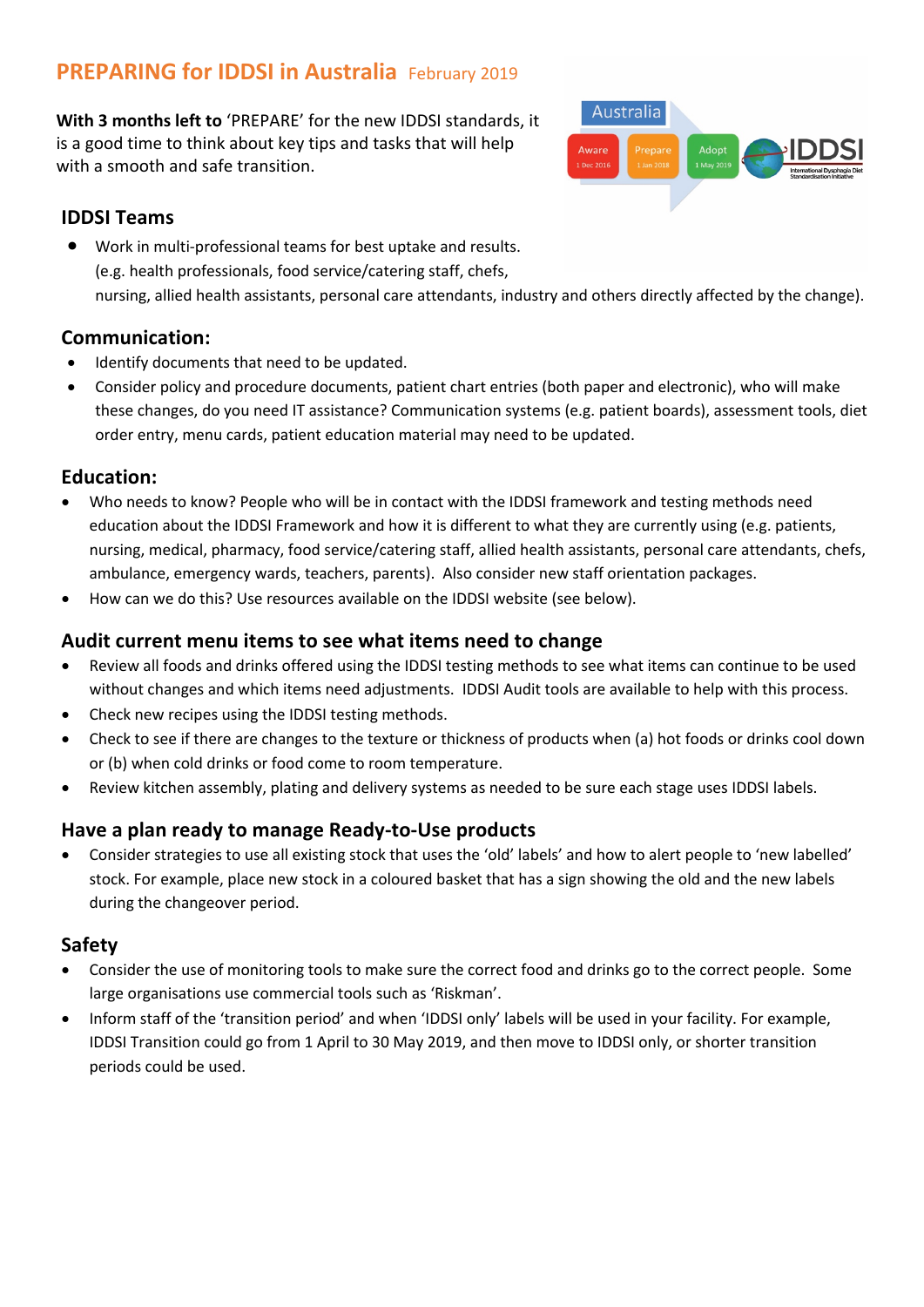# **IDDSI Resources at a glance**

IDDSI has a free **app** that contains many resources:

- § IDDSI App for iOS (apple) devices
- § IDDSI App for android devices



# IDDSI resources are available for free on the **IDDSI website** www.iddsi.org

- § IDDSI Framework Detailed descriptors
- § IDDSI Drink Testing methods
- § IDDSI Food Testing methods

# **IDDSI Resources tab**

#### **Country Specific resources**

Australia has its own tab of country specific resources where you will find Australian newsletters, Fact sheets to help explain IDDSI to Executive and Administration staff, mapping from Australian terminology to IDDSI posters and other Australian specific posters



**General resources:** IDDSI has a large number of generic resources that are available for free to be used throughout the world. Click on the **+** sign on the website to open all available resources in each section

- **IDDSI 'Print and Display' Tab:** IDDSI Framework image, What is IDDSI?, IDDSI Flow Test Poster, IDDSI Colour Guide, IDDSI Whole Framework Poster. Further posters are added regularly
- **Consumer handouts – paediatrics tab:** Consumer handouts for each IDDSI level suitable for use with families with babies and children with feeding and swallowing difficulties
- **Consumer handouts – adults tab:** Consumer handouts for each IDDSI level suitable for use with adults and carers of adults with feeding and swallowing difficulties
- **Implementation tab:** Adoption posters, Conversion charts, Food and Drink Audit sheets, IDDSI Abbreviations (under Food service subtab), Implementation guides (Health professionals, Food service